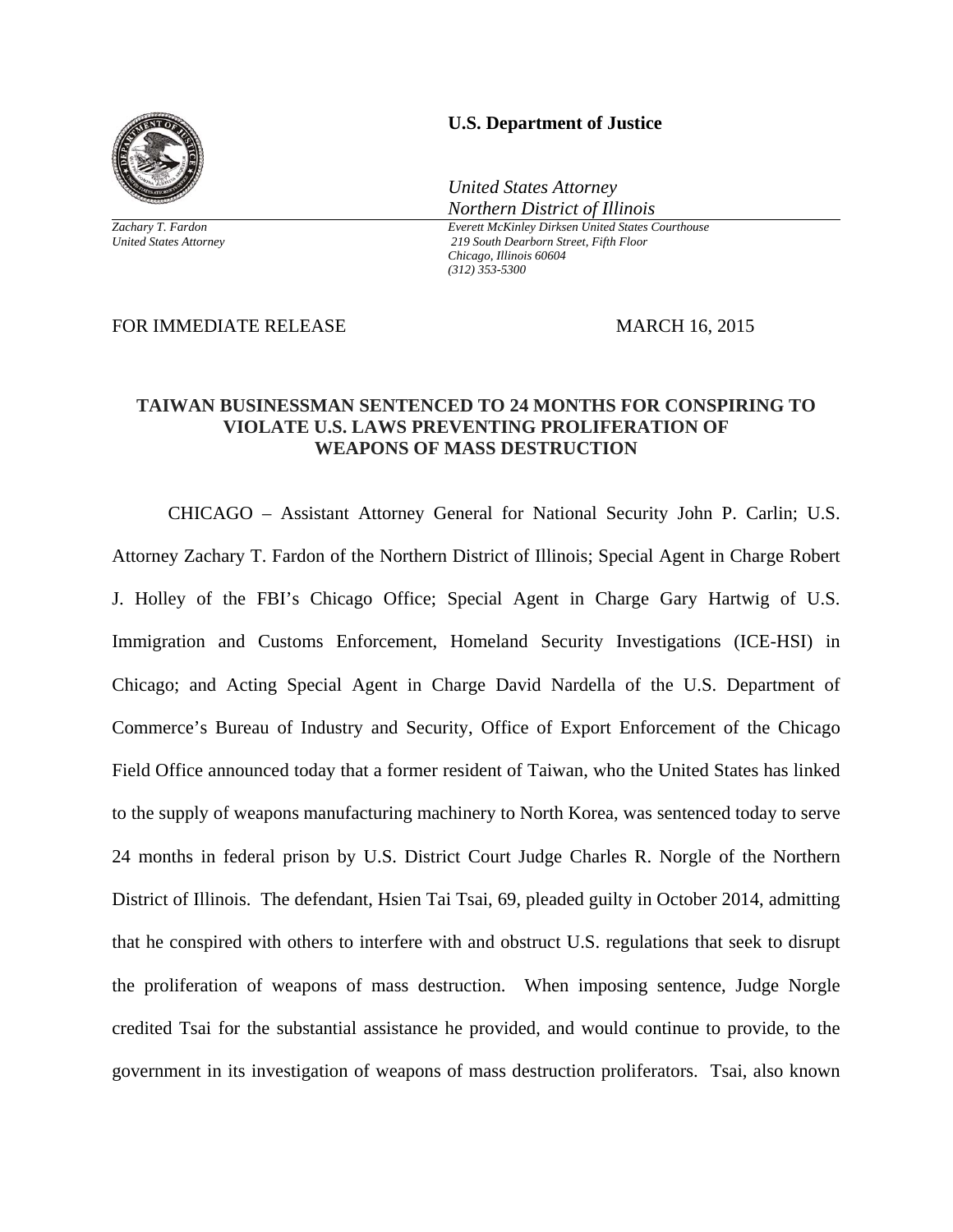as Alex Tsai, was arrested in May 2013 in Tallinn, Estonia, and was later extradited to the United States, where he remains in federal custody.

"Aggressive enforcement of U.S. laws targeting those who supply goods, services, or other support to proliferators of weapons of mass destruction is vital to ensuring global safety," stated Zachary T. Fardon, United States Attorney, after the sentence was announced. "As this case demonstrates, companies and individuals who seek to evade these laws will confront an international law enforcement community working cooperatively and effectively to stem these threats," said U.S. Attorney Fardon.

"Hsien Tai Tsai violated a critical sanctions regime and undermined and interfered with U.S. efforts to disrupt North Korea's weapons of mass destruction and advanced weapons programs," said Assistant Attorney General Carlin. "These sanctions are meant to raise the cost for WMD proliferators to do business and deter others from proliferating by denying them access to our financial and commercial systems. This prosecution makes clear that we will use all of our tools to identify and arrest WMD proliferators and to disrupt their efforts to undermine our country's security. I'd like to thank all who helped with this investigation and prosecution."

According to court documents, Tsai was associated with at least three companies based in Taiwan – Global Interface Company Inc., Trans Merits Co. Ltd., and Trans Multi Mechanics Co. Ltd. – that purchased and then exported, and attempted to purchase and then export, from the United States and other countries machinery used to fabricate metals and other materials with a high degree of precision.

In January 2009, under Executive Order 13382, which sanctions proliferators of weapons of mass destruction and their supporters, the Treasury Department's Office of Foreign Assets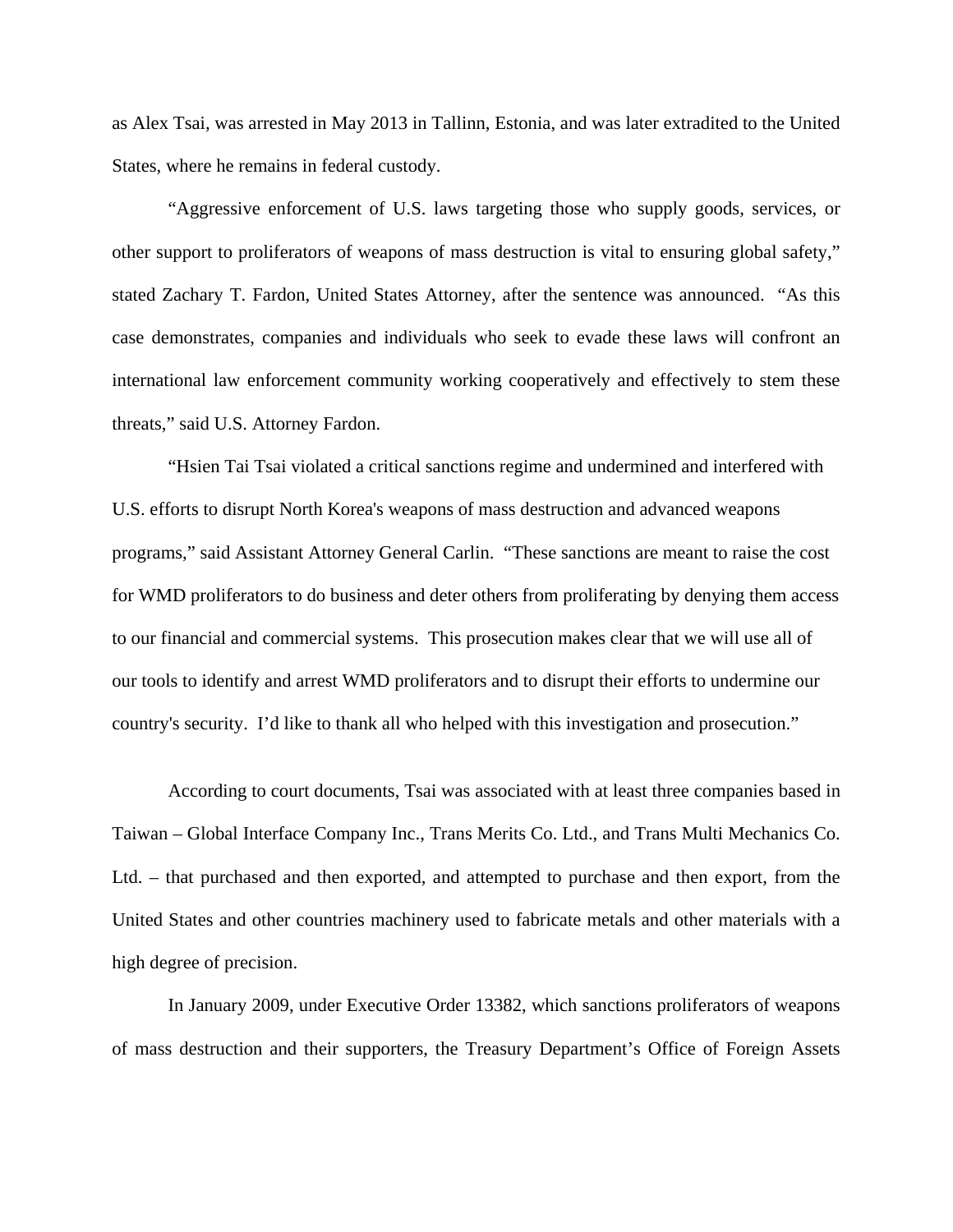Control (OFAC) designated Tsai, Global Interface and Trans Merits as proliferators of weapons of mass destruction, isolating them from the U.S. financial and commercial systems and prohibiting any person or company in the United States from knowingly engaging in any transaction or dealing with them. At that time, the Treasury Department said that Tsai was designated because he provided, or attempted to provide, financial, technological, or other support for, or goods or services in support of, the Korea Mining Development Trading Corporation, which the Treasury Department has stated is North Korea's premier arms dealer and main exporter of goods and equipment related to ballistic missiles and conventional weapons. Additionally, Tsai had been involved in shipping items to North Korea that could be used to support North Korea's advanced weapons program. After the OFAC designations, Tsai and others continued to conduct business together, but attempted to hide Tsai's and Trans Merit's involvement in those transactions by conducting business under different company names, including Trans Multi Mechanics. Later, in 2013, Trans Multi Mechanics was also designated by OFAC.

In pleading guilty, Tsai admitted that he was involved in multiple commercial and financial transactions to undermine the sanctions against WMD proliferations, including the purchase of a Bryant center hole grinder from a U.S. company based in suburban Chicago, and exported it to Taiwan in 2009 using the company Trans Multi Mechanics. A Bryant center hole grinder is a machine tool used to grind a center hole, with precisely smooth sides, through the length of a material. Tsai also admitted having a role in Trans Merits' transactions involving LED road lights and an oil pump, and using third parties to wire transfer funds to the United States.